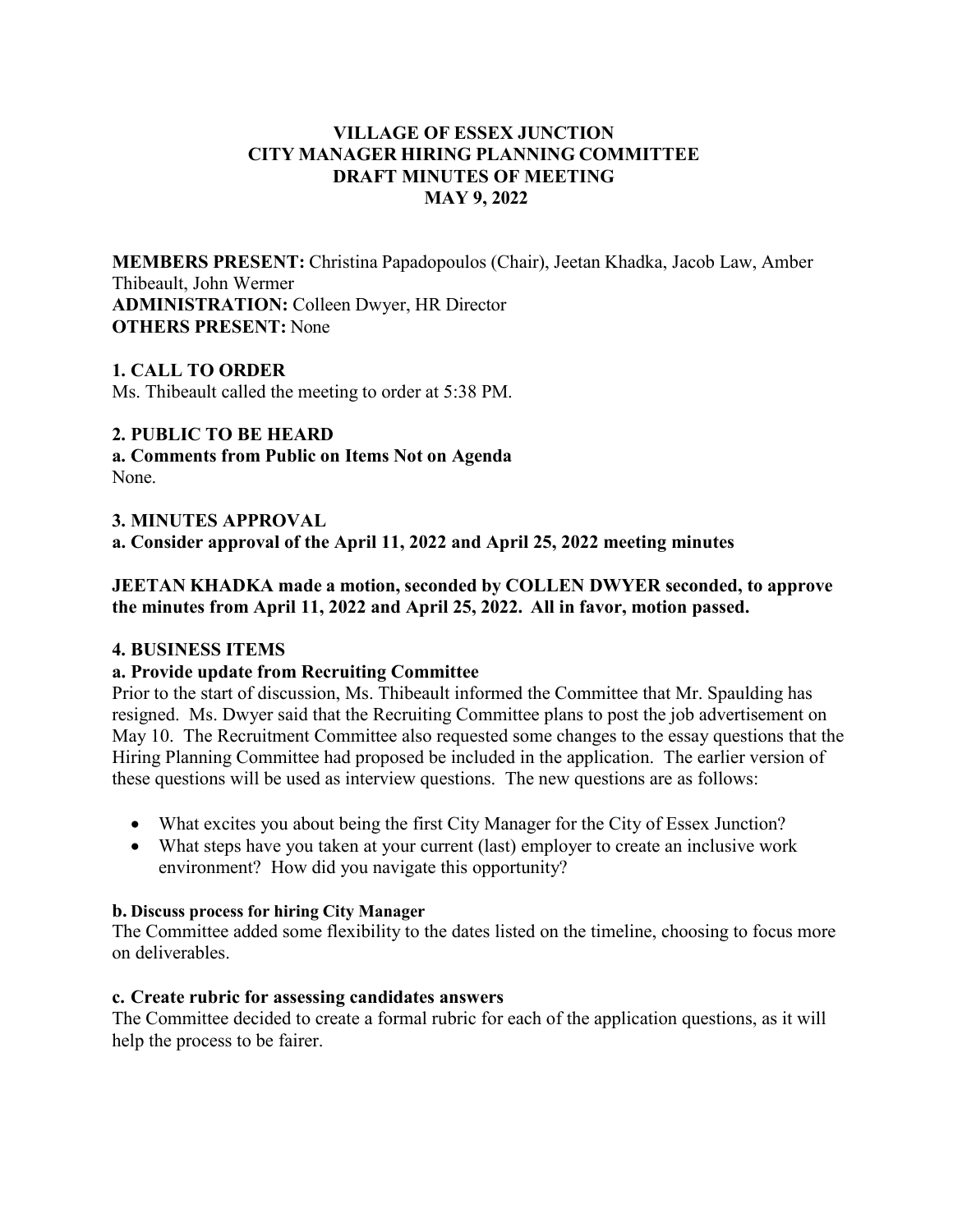The draft rubric is as follows:

|                     | <b>Exceeds</b>                  | Meets                              | Does not meet                    |
|---------------------|---------------------------------|------------------------------------|----------------------------------|
|                     | expectations (3)                | expectations (2)                   | expectation $(1)$                |
| Grammar             | -Clear, concise,                | -Answers the                       | Does not address                 |
|                     | and to the point                | questions at hand.                 | the question.                    |
|                     | answers.                        | -Possibly                          | -Tangential.                     |
|                     | -Answers all parts              | sometimes off                      | -Did not answer all              |
|                     | of the questions.               | topic or tangential                | parts of all                     |
|                     |                                 | but remains on                     | questions.                       |
|                     |                                 | task overall.                      |                                  |
| Examples            | -Clearly describes              | -Provides general                  | -Does not provide                |
|                     | how their role as a             | examples of steps                  | any examples of                  |
|                     | leader created an               | they took in                       | steps they took in               |
|                     | inclusive work                  | previous jobs.                     | previous jobs.                   |
|                     | environment with                | -Talks about steps                 | -Does not provide                |
|                     | clear examples.                 | more as a team                     | examples of                      |
|                     |                                 | effort than their                  | inclusivity.                     |
|                     |                                 | role as a leader.                  |                                  |
| Critical            | -Specifically                   | -Provides a                        | -Does not identify               |
| Thinking/Leadership | mentions how                    | general overview                   | any skills they                  |
| <b>Skills</b>       | they are going to<br>lead Essex | of what excites<br>them about this | bring to the table.<br>-Does not |
|                     | Junction into the               | role, possibly                     |                                  |
|                     | future.                         | mentioning                         | specifically<br>mention how they |
|                     | -Provides                       | leading Essex                      | are going to bring               |
|                     | multiple examples               | Junction/the new                   | <b>Essex Junction into</b>       |
|                     | of leadership roles             | City.                              | the future.                      |
|                     | with                            | -Provides one                      |                                  |
|                     | examples/details.               | example of a                       |                                  |
|                     |                                 | leadership skill                   |                                  |
|                     |                                 | they have.                         |                                  |
| Professionalism     | -Uses language                  | -Uses language                     | -Informal or casual              |
|                     | that is                         | that is somewhat                   | language (e.g.                   |
|                     | professional                    | professionally                     | texting language).               |
|                     | appropriate for                 | appropriate for                    | -Inappropriate or                |
|                     | the speaker.                    | the speaker.                       | non-professional                 |
|                     |                                 |                                    | examples.                        |

# **d. Discuss tactics needed to assess candidates' viability**

The role of the City Department heads in the interview process was discussed, and Ms. Dwyer said that they are eager to get involved. Other questions will be developed after the next Trustee meeting. The Committee discussed the role of the community panel, the type of feedback that they would be providing, and how they will be providing this information. The Committee expressed willingness to restart the process if none of the candidates in the first round are acceptable.

# **e. Review next steps**

Ms. Dwyer will prepare the packet for the next meeting and send out reading materials.